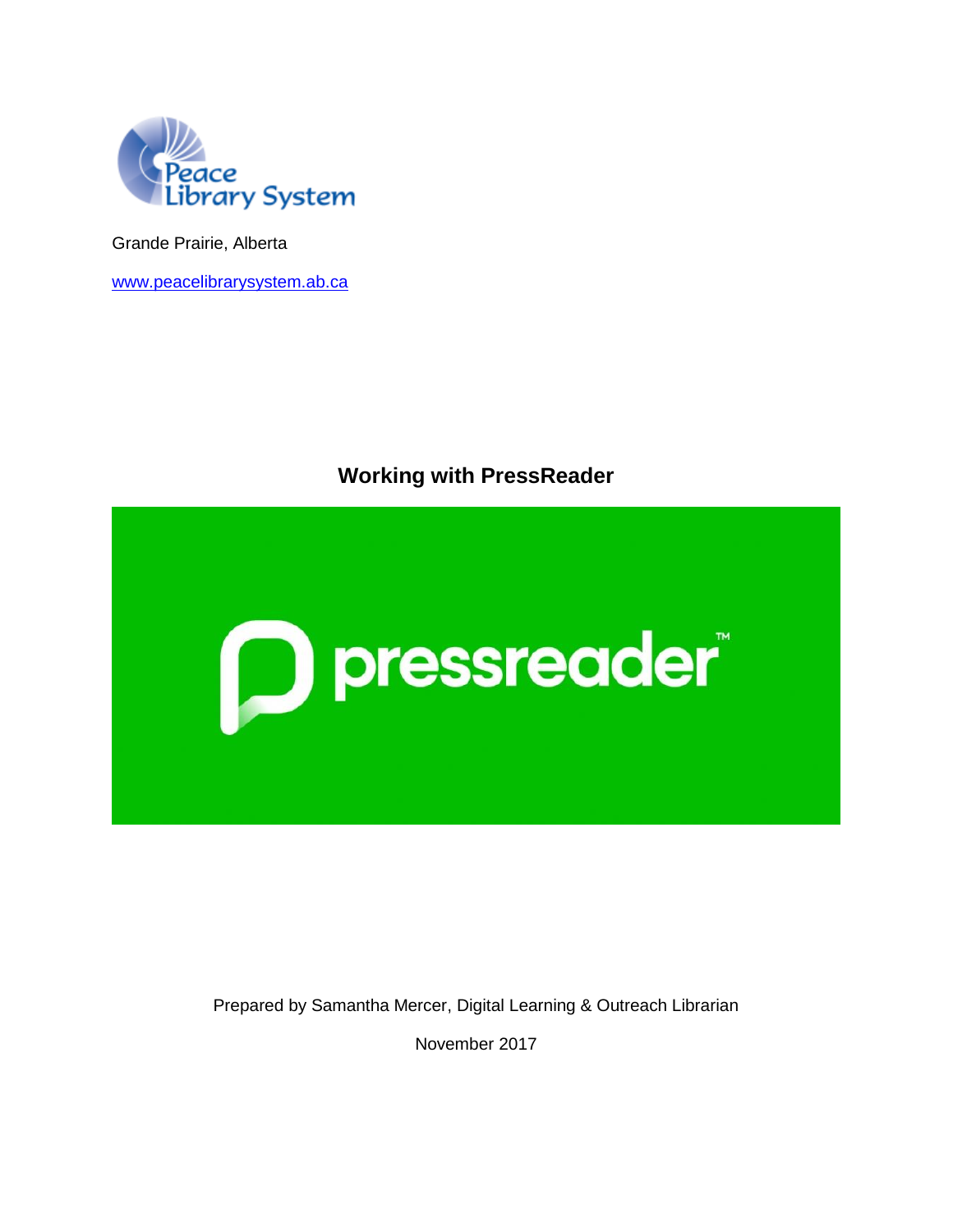# **Table of Contents**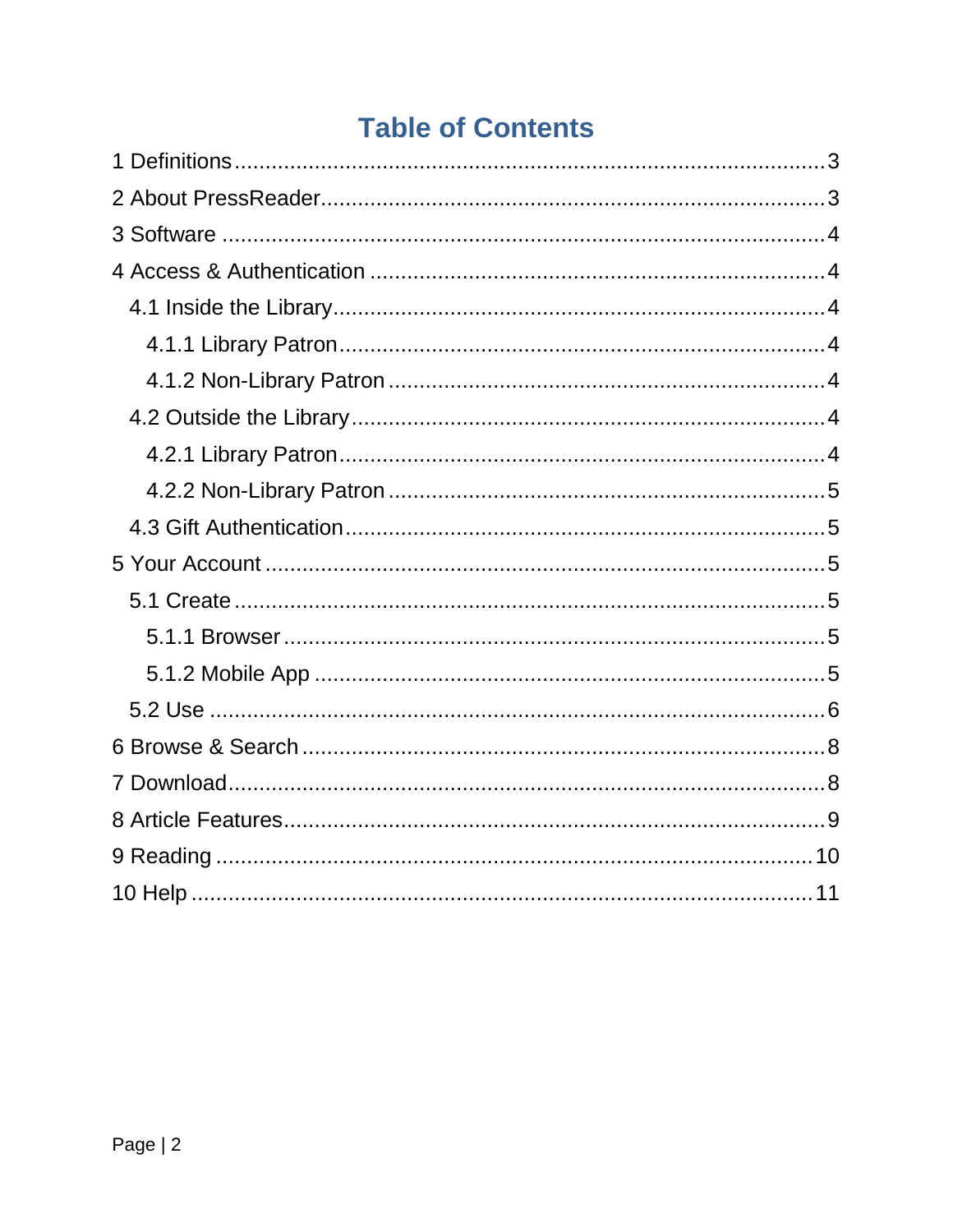### <span id="page-2-0"></span>**1 Definitions**

**PressReader mobile app** is a free app downloaded onto a mobile device from the devices app store. It allows you to download issues of newspapers and magazines to your device that you can read later on without an internet connection. Available for download from the Android, iOS and Windows app store.

**PressReader browser** is the website you use to access PressReader from a laptop or desktop computer. From here you can read from thousands of magazines and newspapers

**Hotspots** are the business, libraries and other locations that offer access to PressReader. All Peace Library System members are hotspots so you can go to the library and read or download your issues.

**Streaming** is one of methods in which PressReader offers its content. Content is not downloaded onto your computer but instead is offered on a web browser for unlimited use. This method does require continuous internet access.

**Downloading** is the second method in which PressReader offers its content. Content is saved onto your device in order to offer offline use. This is available by using the PressReader mobile app.

**Issues** are what magazines and newspapers publish and that you read while the publication is the company releasing the issues. For example, the New York Times is a publication and their newspaper on November 22<sup>nd</sup> is the issue.

# <span id="page-2-1"></span>**2 About PressReader**

PressReader is a digital newsstand that offers you access to over 7,000 eNewspapers and eMagazines from all over the world on your browser and mobile devices. Issues are offered in whole with full colour.

PressReader offers the world's largest collection of newspapers and magazines as well as over 8,400 Hotspots in libraries, hotels, airports and more worldwide. Some of these 8,400 Hotspots are libraries of the Peace Library System so when you visit them you have access to their content and can download it to your devices.

PressReader offers unlimited streaming and download access from any hotspot and to anyone with a library card anywhere.

You don't have to return the issues so don't worry about late fees! No wait lists!

PressReader does not offer every magazine and newspaper publishing around the world but has thousands to choose from.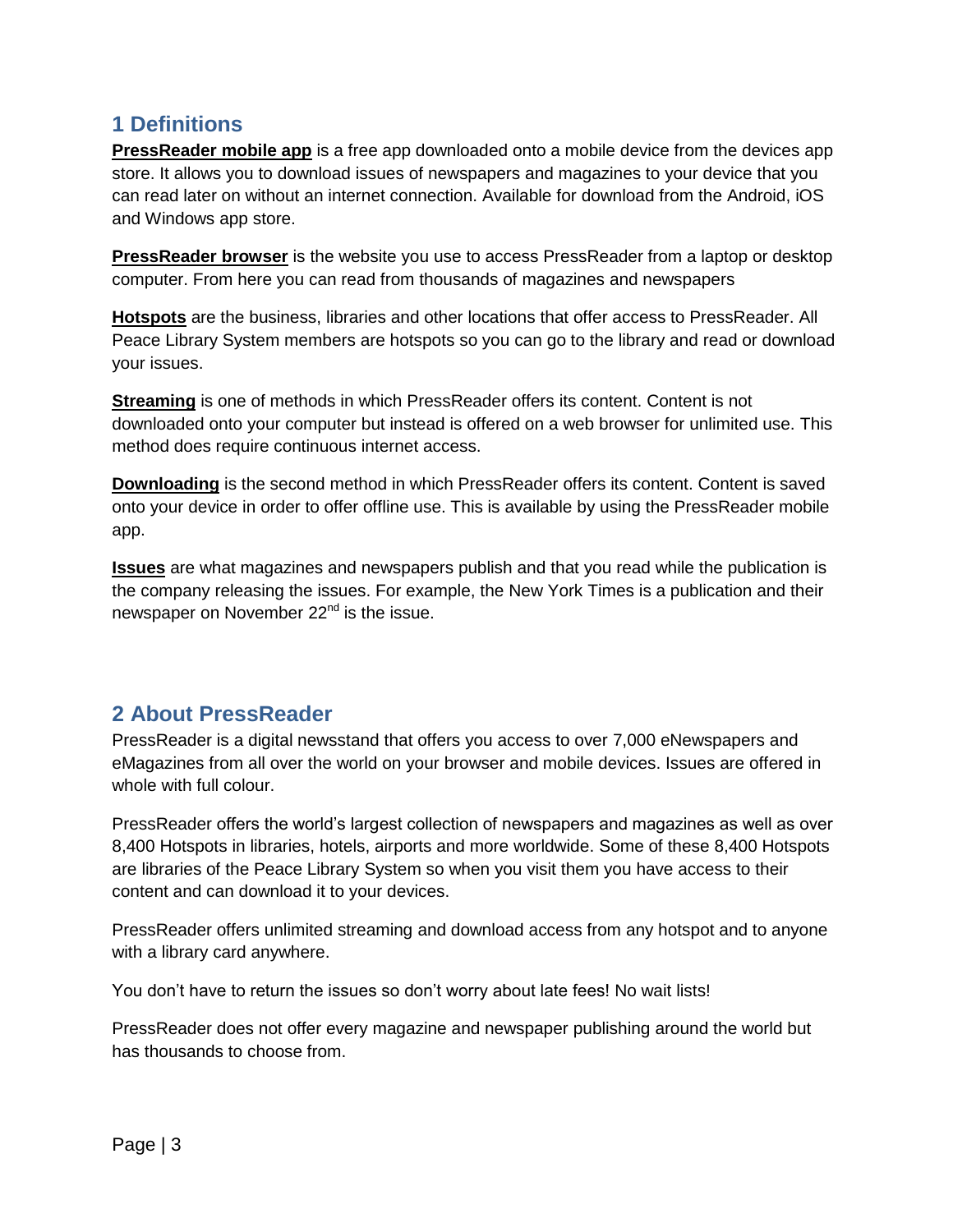### <span id="page-3-0"></span>**3 Software**

In order to download issues onto your mobile devices, you need to download the PressReader app. The app is available for Android, iOS and Windows devices.

- 1. Go to the app store for your device.
- 2. Search **PressReader** and select **Install**.
- 3. Select **Open** to launch the app.

<span id="page-3-1"></span>In order to stream content on your computer or mobile device, simply connect to the internet and go to [www.pressreader.com](http://www.pressreader.com/) in the browser.

# **4 Access & Authentication**

### <span id="page-3-2"></span>**4.1 Inside the Library**

#### <span id="page-3-3"></span>**4.1.1 Library Patron**

Library patrons can use a library computer or their own device connected to the library wi-fi in order to access [www.pressreader.com/](http://www.pressreader.com/) or use the PressReader app for free.

#### <span id="page-3-4"></span>**4.1.2 Non-Library Patron**

Non-library patrons can use a library computer or their own device connected to the library wi-fi in order to access [www.pressreader.com/](http://www.pressreader.com/) or use the PressReader app for free.

### <span id="page-3-5"></span>**4.2 Outside the Library**

#### <span id="page-3-6"></span>**4.2.1 Library Patron**

On a computer outside of the library, library patrons:

- 1. Go to [www.pressreader.com.](http://www.pressreader.com/)
- 2. Select **Sign In** on the top right.
- 3. Select **Library Card.**
- 4. Choose **Peace Library System** as their library.
- 5. Enter your library barcode and pin.

For the app, library patrons need to go:

- 1. Open the PressReader app.
- 2. Select **Sign In** on the top left.
- 3. Select **Library Card**.
- 4. Choose **Peace Library System** as their library.
- 5. Enter your library barcode and pin.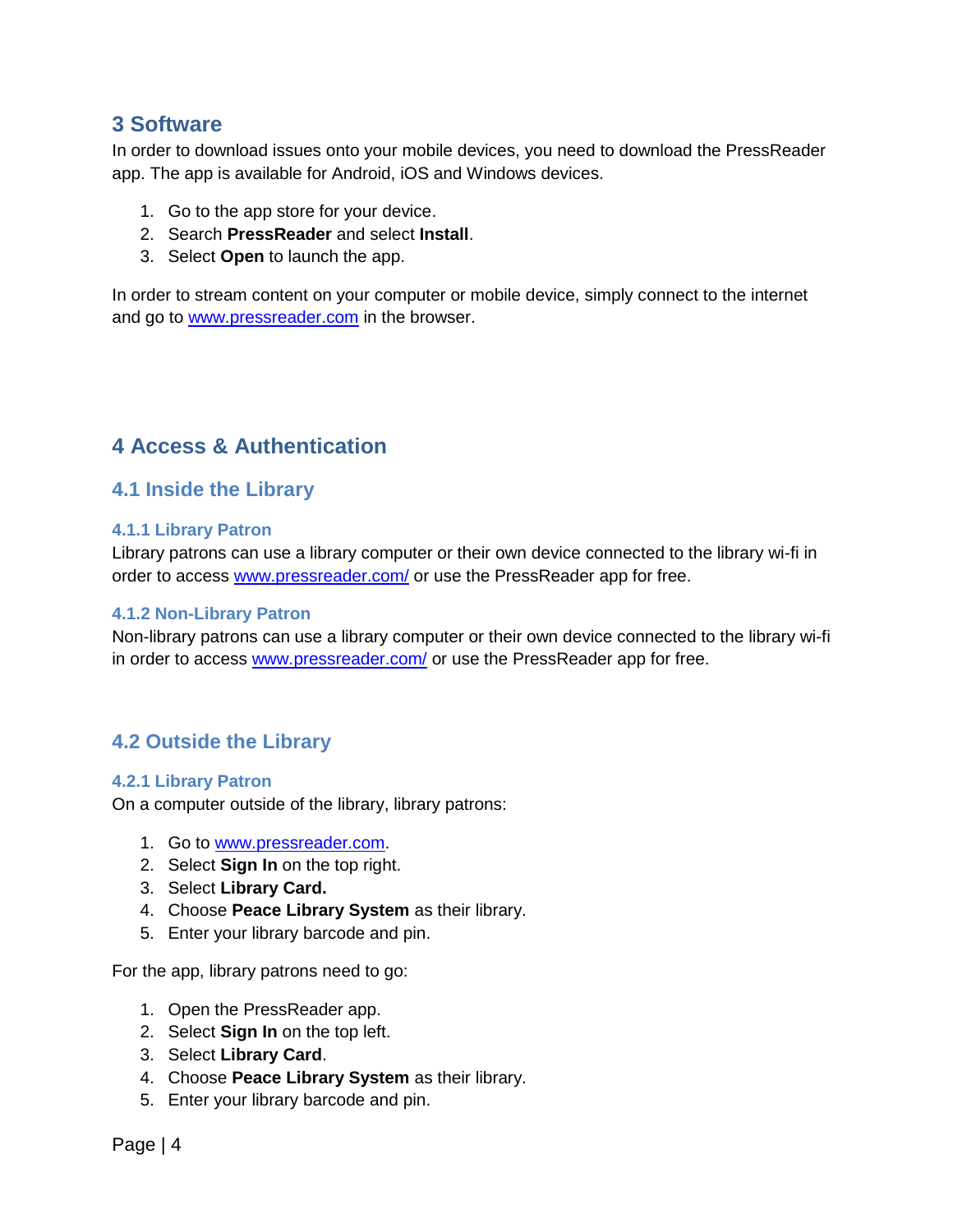#### <span id="page-4-0"></span>**4.2.2 Non-Library Patron**

Outside of the library, non-library patrons do not have access through their library card. They can use the hotspot map on the website or mobile app to find their closest hotspot where they can connect and regain access.

### <span id="page-4-1"></span>**4.3 Gift Authentication**

On the mobile app, users can enable a gift authentication which means that they will be alerted and given authentication/access to stream and download whenever they are in a business or building which is a PressReader hotspot.

### <span id="page-4-2"></span>**5 Your Account**

Create your free account on PressReader in order to create bookmarks, save articles, get email alerts about certain topics, share articles, join a conversation, and share your opinion.

| PressReader <sup>5</sup> HotSpot                                                                                                                                                                                                                                                                                                                                                                                                                                             |                                                                                          |
|------------------------------------------------------------------------------------------------------------------------------------------------------------------------------------------------------------------------------------------------------------------------------------------------------------------------------------------------------------------------------------------------------------------------------------------------------------------------------|------------------------------------------------------------------------------------------|
| Welcome to the Peace Library System. Read or<br>download your favorite publication via PressReader.<br>To begin reading, select from your preferred digital titles<br><b>Select Publication</b>                                                                                                                                                                                                                                                                              | Brought to you by<br>Peace<br><b>Library System</b>                                      |
| <b>Featured Publications</b><br><b>X REST-DESIGNED NEWSFAPEE</b><br>esident Pinocchio. The Bugs From Brazil<br><b>Newsweek</b><br><b>COLARADO</b><br>Inadequate care 'devastating' injured workers<br>Canadian imprisoned:<br>She won't be able to cope<br>TERECK<br><b>VICTIMS</b><br><b>MINIBARS</b><br><b>155 TV</b><br>Wakfalis<br><b>laratos</b><br>Nas Ape<br>rosteate<br><b>STREET REPORTED AT A 2005 FOR DWG</b><br><b>Contract the State And Contract of Figure</b> | LC PROBE STOLE<br>CALGARY<br><b>NOSE</b><br><b>FRALD</b><br>NOTLEY STEPS INTO PAY DISPLE |

### <span id="page-4-3"></span>**5.1 Create**

#### <span id="page-4-4"></span>**5.1.1 Browser**

- 1. Select **Sign In** on the top right.
- 2. Select **New user? Sign Up Now**.
- 3. Fill out the sign up form.

#### <span id="page-4-5"></span>**5.1.2 Mobile App**

- 1. Select the **Sign In** on the top left.
- 2. Select **Sign Up Now**.
- 3. Fill out sign up form.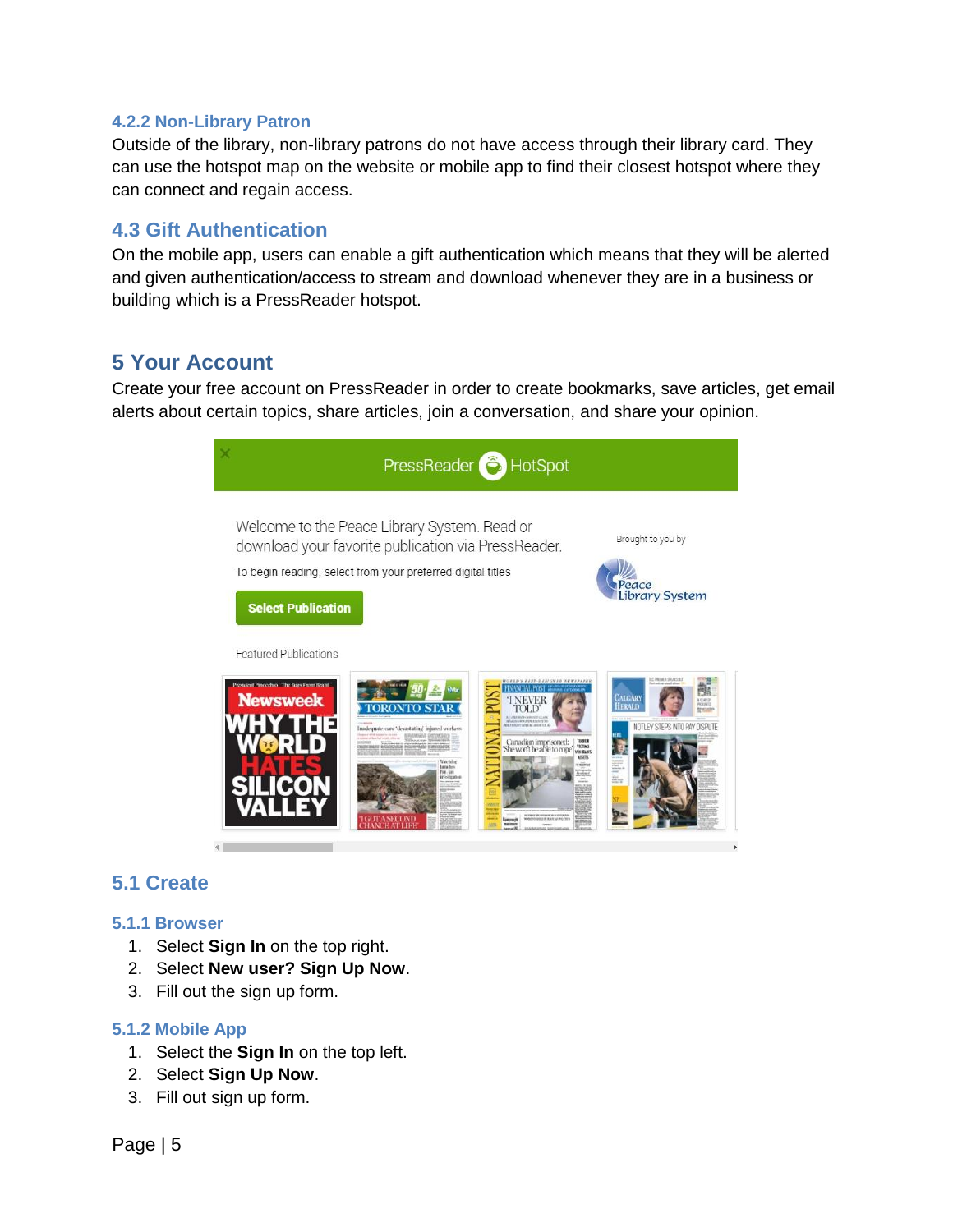### <span id="page-5-0"></span>**5.2 Use**

Select your name from the top right to access your general account and manage your channel information.

With an account, you can enable the following features:

#### **A. Favourite Publications**

- 1. You can locate a publication in three different ways
	- i. Use the search bar on the top right to search for a publication
	- ii. Locate the publication name below the title of an article on the home feed and click it
	- iii. Use the navigation panel on the left and browse using the **Publications** tab.
- 2. You should see this:



- 3. Select **Add to My Publications** from the top left.
- 4. Now if you open the navigation menu, there will be an arrow beside **Publications**. When you click this, a menu will appear of all your favourite publications.

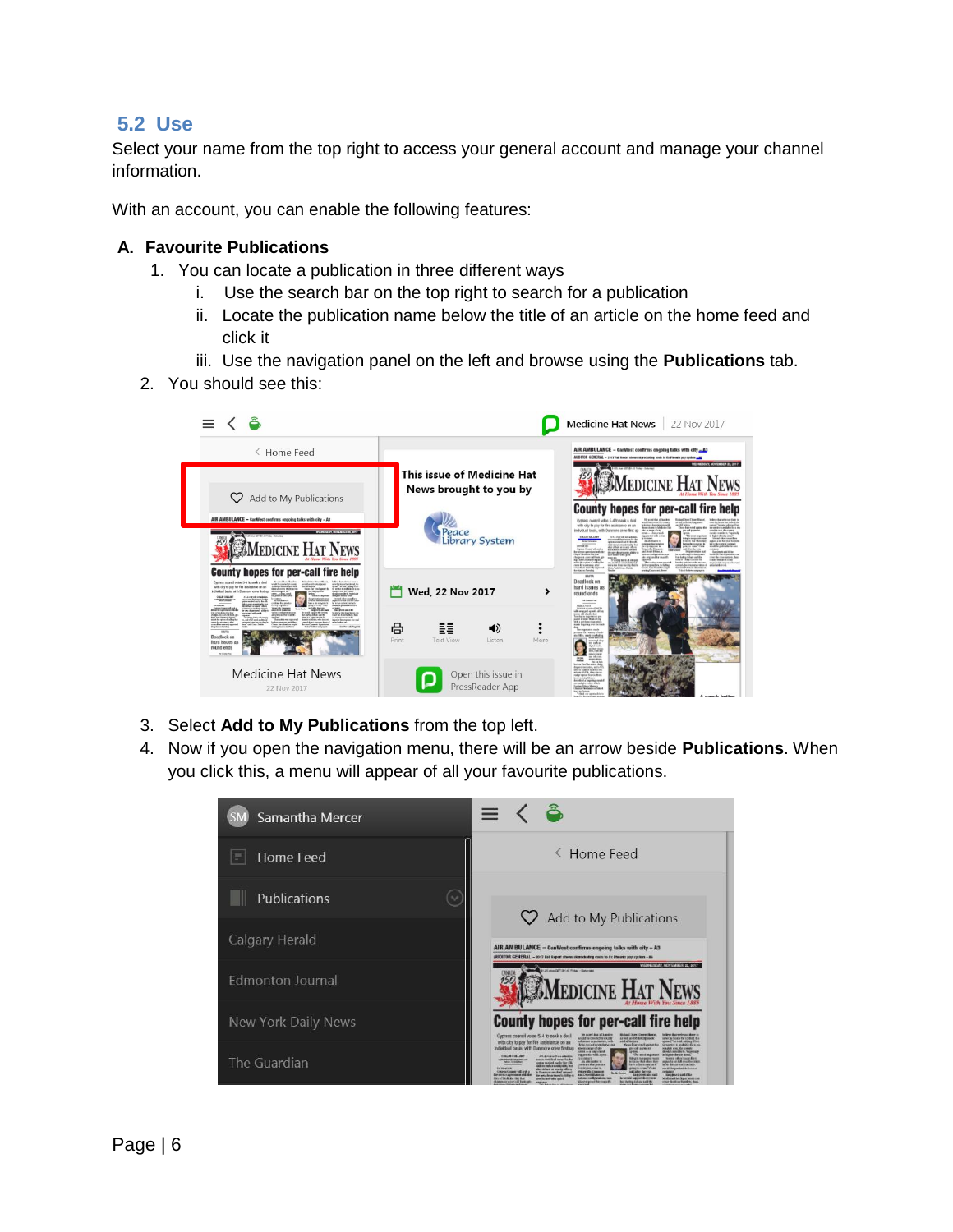#### **B. My Collections**

To Access your Collections:

- 1. Select your name on the top right.
- 2. Select **My Channel**.
- 3. Click on the collection you want to access in the left panel.

To Create a Collection:

- 1. Select the 9-dotted square beside a title.
- 2. Select **Save to Collection**.
- 3. Select **Create New Collection…**
- 4. Name your collection and decide on the privacy settings.
- 5. Select **Create.**

To Add to a Collection:

- 1. Select the 9-dotted square beside the title of the article you want to add.
- 2. Select **Save to Collection**.
- 3. Choose what collection (or add a new one) to add the article to.

To Delete a Collection:

- 1. Go to your channel.
- 2. Locate the panel on the left.
- 3. Select the gear icon beside **My Collections**.
- 4. Select the collection you want to delete.

#### **C. My Topics**

To Access Your Topics:

- 1. Go to the home feed.
- 2. Locate the panel on the left.
- 3. Select **See All** beside **My Topics**.

To Add a Topic:

- 1. Go to the home feed.
- 2. Locate the panel on the left.
- 3. Select **See All** beside **My Topics**.
- 4. Select **Create New Topic…**
- 5. Enter a term, author, publication, language or location that you want to know about.
- 6. Select **Save**.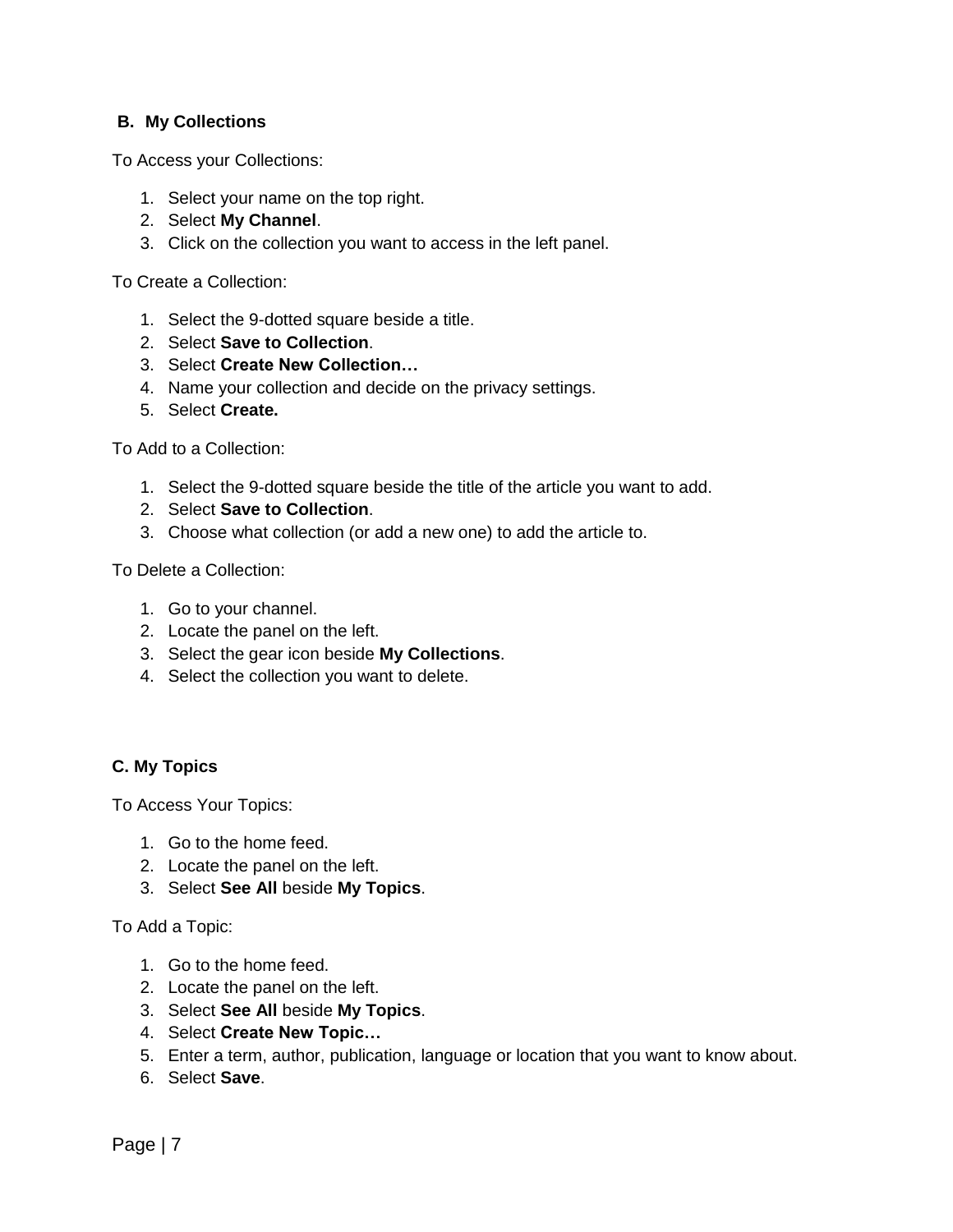To Delete a Topic:

- 1. Go to the home feed.
- 2. Locate the panel on the left.
- 3. Select **See All** beside **My Topics.**
- 4. Select the gear icon.
- 5. Select the topics you want to delete.

# <span id="page-7-0"></span>**6 Browse & Search**

#### A. **Home Feed**

Your home feed will update to show you the most popular news stories geared to you. Scroll left to right to get a taste of each article. You can select the green arrow to open the full article to be read.

#### B. **Basic Search**

Select the search bar on the top right to search for basic terms such as a keyword, author, publication, etc.

#### C. **Advanced Search**

Select the search bar on the top right and choose **Advanced Search** from the drop down menu. You can search for a keyword, publication, language, date, author or location.

#### D. **Navigation Menu**

Select the 3-lines on the top left to open the navigation menu and select **Publications**. From here, you can specify the category, language, country of origin and type of publication you want.

# <span id="page-7-1"></span>**7 Download**

Downloading issues is an option available only when using the PressReader app on a mobile device. However, you are able to select Print from your browser which will save a PDF version on your computer of the page you are on. You can simply choose to save the page to your desktop and read them later.

To download issues on your device:

- 1. Make sure you are signed in on your device.
- 2. Find the publication and issue that you want to download.
- 3. Below the thumbnail image/cover image is a download icon. Tap it.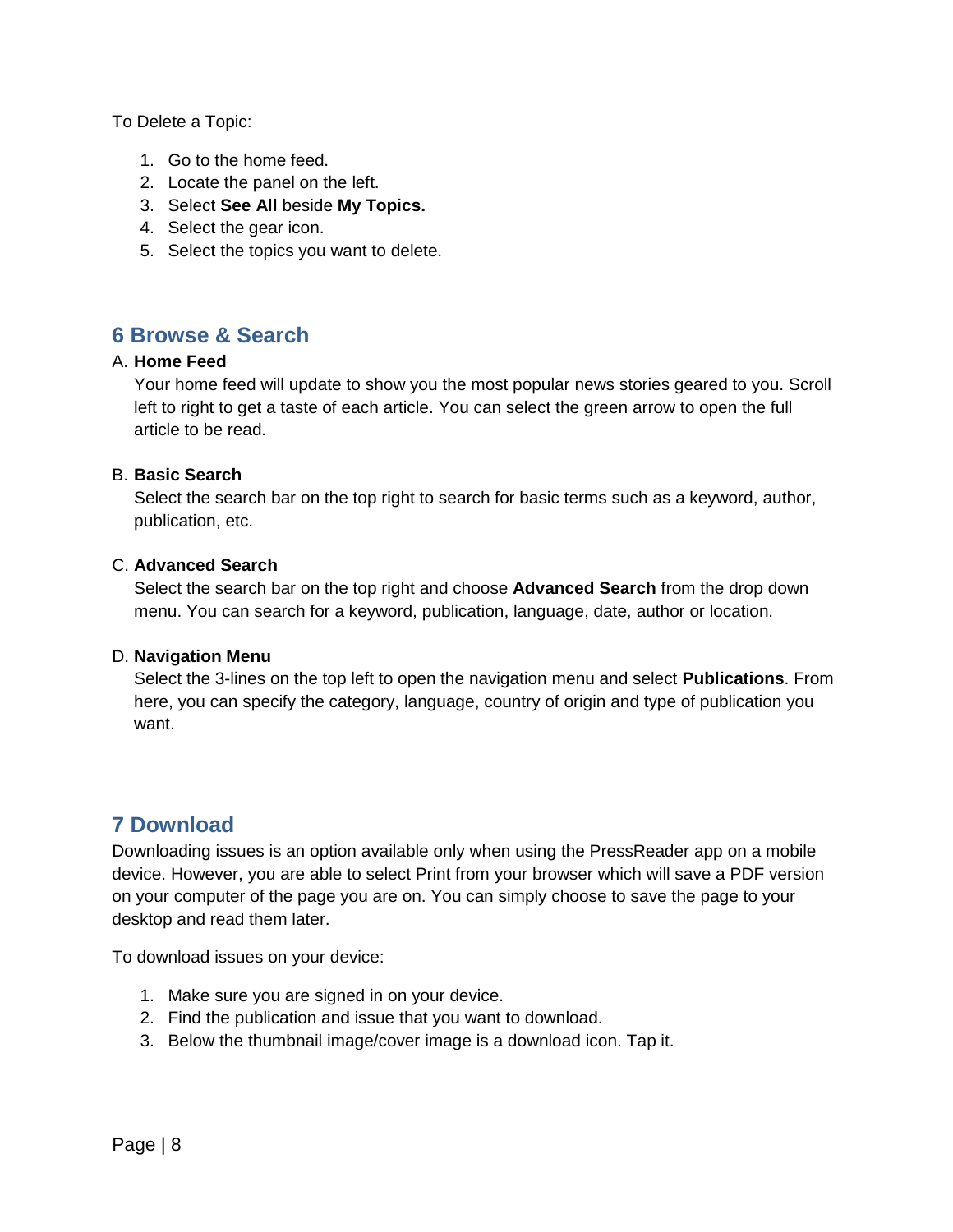

- 4. You can enable **automatically deliver all new issues** on publications.
- 5. Go to the **Downloads** tab in the navigation menu to access downloaded issues.

# <span id="page-8-0"></span>**8 Article Features**

If you tap on the 9-dotted square beside each article's title, you will access these special features:

- **Page View** will revert the display format back to a traditional newspaper style rather than the text view style which is the default.
- **Comment** will allow you to give your two cents, add a related video or add a related video.
- **Save to Collection** will allow you to add this article to any of your collections.
- **Listen** will enable PressReader to read the article out loud.
- **Share** will allow users to pass the article along.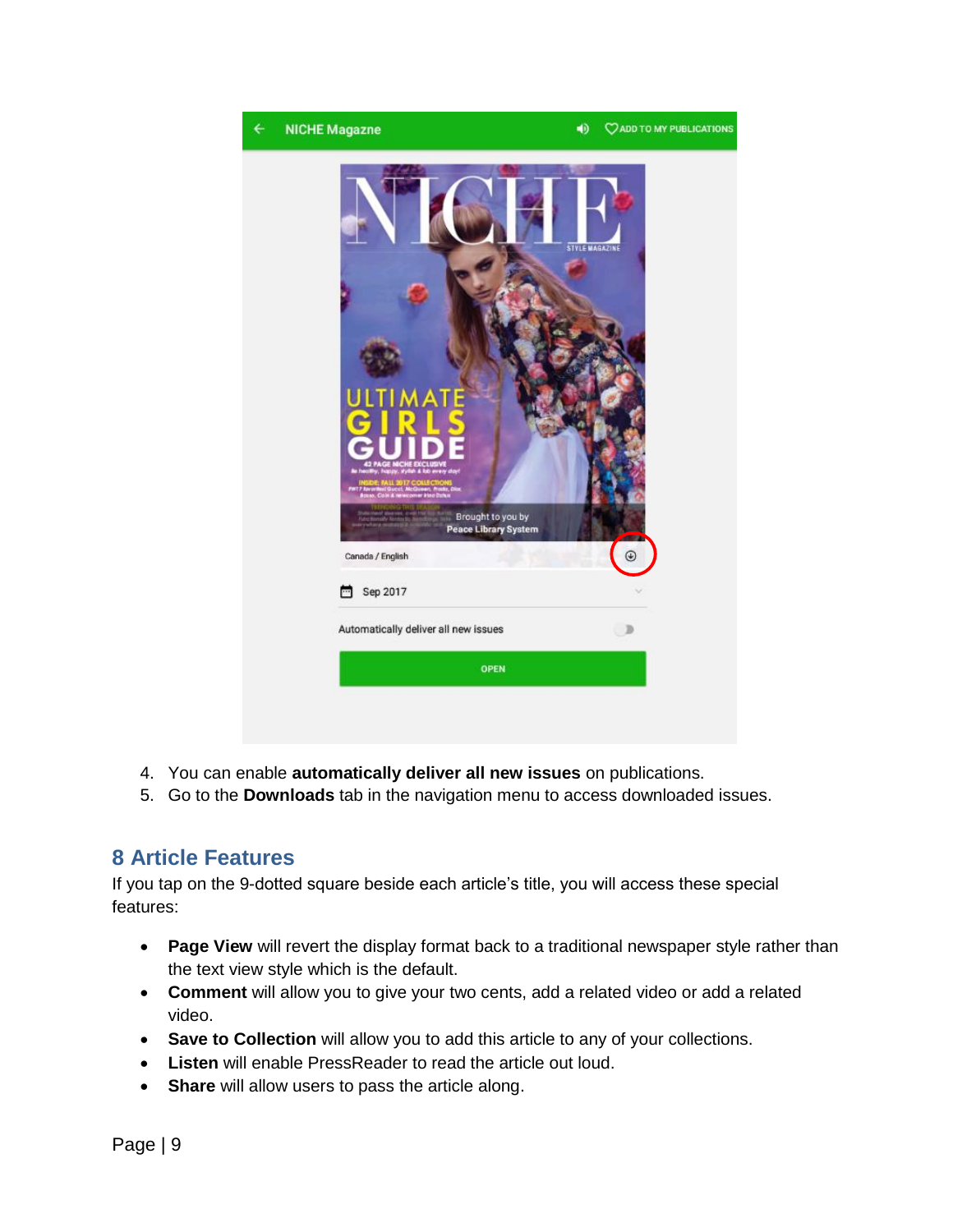want to read and you will enter text view.

- **Copy** offers the article in a new format which allows readers to highlight and copy the article text.
- **Print** allows you to give a hard copy of the article.
- **Translate** article offers to translate the article into one of the following languages:
	- o Arabic
	- o Chinese
	- o Croatian
	- o Dutch
	- o French
	- o German
- o Korean
- o Norwegian
- You can also give the article a **thumbs up or thumbs down**.

# <span id="page-9-0"></span>**9 Reading**

< Home Feed

### **On a browser in Page View:**

Page view format is the traditional display you would expect from a newspaper.

Click and drag your cursor left or right to scroll through the pages. Click on the article that you



**DON'T PAY MALL PRICES!** 

- o Portuguese
- o Russian
- o Spanish
- o Swedish

**PERSPECTIVE** 

Chicago **T**ribune

- 
- o Italian

o Greek o Hindi

- 
- o Japanese
- 
- - -
		-
		-

o Polish